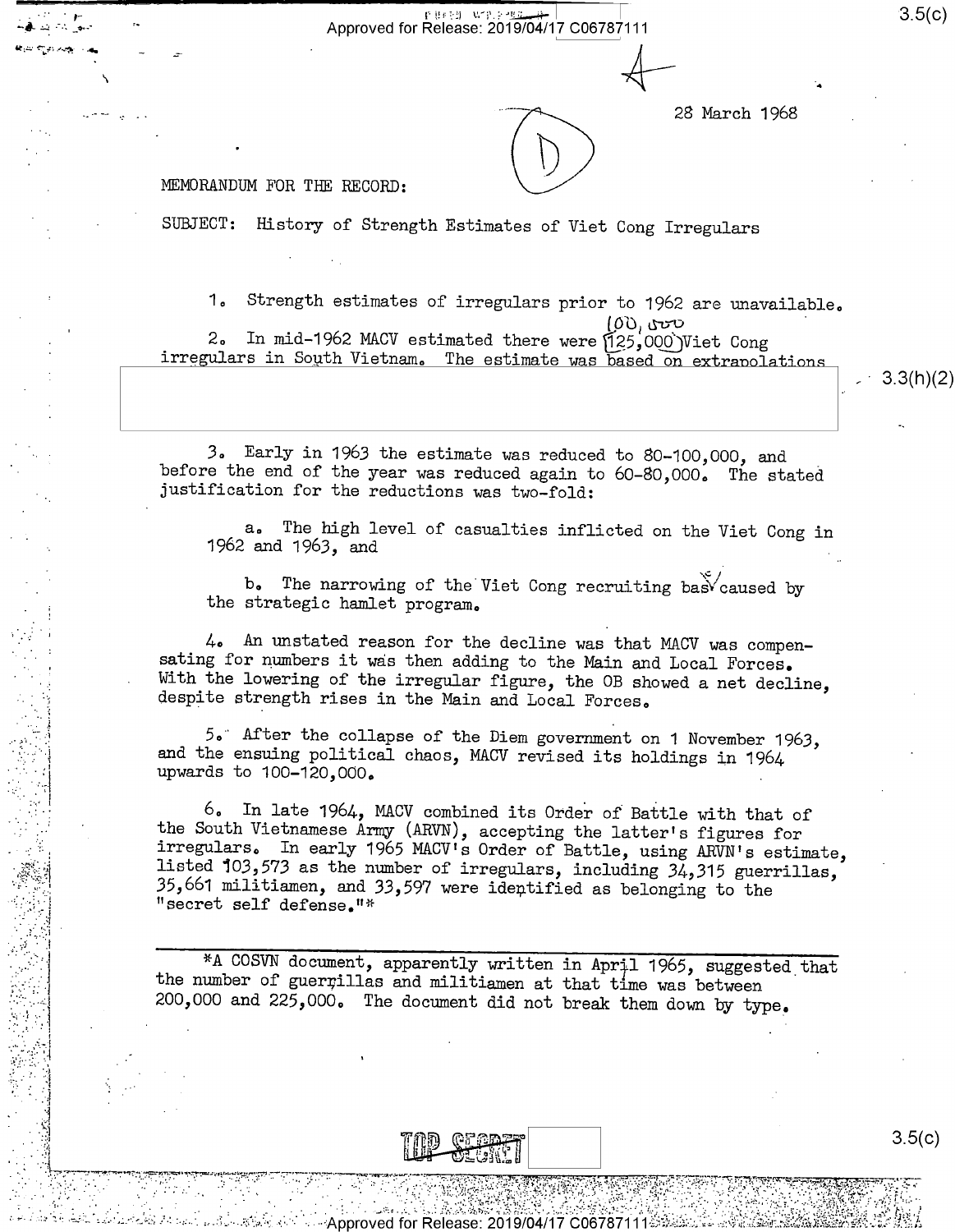R 1 1- VII 1

-.,

a V-.,

 $\sim$  .

'\*

'

 $\sim$ 

:3}

7. The official irregular figure continued at  $103,573$  until May.<br>1966 when ARVN surfaced a new irregular  $OB_0$ \*. MACV adopted ARVN's new number, 112,760. The number was not broken down by component.

8. On 8 September 1966, a "draft working paper" based on captured<br>documents which suggested that the irregular OB should be doubled at<br>least, was issued -- after considerable hesitation -- by the CIA and<br>passed shortly the

9. At the Honolulu Intelligence Conference of 6-12 February 1967,<br>MACV indicated that reports from the provinces suggested there were then<br>198,000 irregulars in South Vietnam, including some 65,000-odd guerrillas.\*\*<br>CIA r

10,. Officially, MACV continued to hold ARVN's May 1966 number of 112,760. This number was challenged in July 1967 during discussions of preliminary drafts of National Intelligence Estimate 1403-67.

11. As a result of controversies engendered by the challenge to the irregular figure (and other OB numbers), a conference was convened in Saigon in September 1967, attended by representatives of MACV, DIA, CIA, and the Sta

a. That the number of guerrillas was 84,000.

b. That the self-defense and secret self-defense forces, be— dropped from the  $OB_{\bullet}$  and the set of  $\Lambda$ 

> 12. Since then, the OB, which dropped the self-defense and secret self-defense forces, has carried the following guerrilla strengths:

> > \. e. 81,390 in the 31 October 196'? 013,

b. 71,700 in the 31 December 1967 OB.

c. 72,605 in the 31 January 1968 OB.

 $a_{\bullet}$  47,470 in the 29 February 1968 OB.

1,:::1. 1,::1. EH5" \_-: 1,:2. EH5" \_-: 1,:2. EH5" \_-: 1,:2. EH5" \_-: 1,:2. EH5" \_-: 1,:2. EH5" \_-: 1,:2. EH5"

- \_- - \_. ,/. '.

부나는 아이들은 그 사람들을 하고 있는 것을 하고 있다. 이 사람들은 그 사람들은 그 사람들의 소리를 받고 있다. 이 사람들은 그 사람들은 그 사람들은 그 사람들을 지도 않았다.

' ' ' '

.,, . -,'. "j.-\_\_'. \_ 1' ' .' '\_'.'=. 5- - - -' - .- -- \_\_ ;- ,. 1-,' '. \_.

\*A COSVN-level document apparently written in April 1966 indicated the number of irregulars had risen to 330,000, including 180,000 guerrillas and 150,000 militiamen.

 $14^{*}$ A high-level Viet Cong document of February 1967 suggested that there were then 150,000 guerrillas. The document did not list the number of militia.

 $\frac{1}{2}$ ,  $\frac{1}{2}$ ,  $\frac{1}{2}$ ,  $\frac{1}{2}$ ,  $\frac{1}{2}$ ,  $\frac{1}{2}$ ,  $\frac{1}{2}$ ,  $\frac{1}{2}$ ,  $\frac{1}{2}$ ,  $\frac{1}{2}$ ,  $\frac{1}{2}$ ,  $\frac{1}{2}$ ,  $\frac{1}{2}$ ,  $\frac{1}{2}$ ,  $\frac{1}{2}$ ,  $\frac{1}{2}$ ,  $\frac{1}{2}$ ,  $\frac{1}{2}$ ,  $\frac{1}{2}$ ,  $\frac{1}{2}$ ,

: ' " -- '-.»'r.=.,:-,.--.a».—\_ =-- ;,—'-"-~'---¢T~.=-as-...\_-:-r-VF?-'T. -.-:--1 -' . . .-7->~v,@—.-~ ---.—..—~r—-e.. ..\_ \_..\_,'-H;-1. -.-'-QPN».--—<... - \_ . — . .7 awe, I ..~

िए परिष्कर संस्कृत परिषद काल कर परिषद परिषद कर परिषद से समाधान कर है।<br>सन्दर्भ सामग्रीह से सामग्रीह से सामग्रीह के सामग्रीह से सामग्रीह से सामग्रीह से सामग्रीह के एक समाधान के प्रकल

.. .. . -- .. 'AF . . , ...-1, - .. -\_ - - - \_='.~"- --, ..' .- --. 'I \- ~-.----.1-=.-|-.-,\_\_..\_v..,.,-\*---..\_;..,--"..-'- Iv.-, - -- '--,~. \_- - 1;." -.' -.<' '--- "11--. -'1c~';' - ., \_;.\_;\_. -- -

\_; -\_-',- \_-;-,;a,'\_-2;:1'a\'.M;-=-.-\_?;?j=..11.,- : \* -\_ ,,: '

- 'I '::\_~-:;\_':\_ --\_» - -51.; --'\_-,\',>!';>--|.\_'\_ . .-"I—.\_-.\*\_-\_ -

, -..., -..., -..., -..., -..., -..., -..., -..., -..., -..., -..., -..., -..., -..., -..., -..., -..., -..., -<br>-..., -..., -..., -..., -..., -..., -..., -..., -..., -..., -..., -..., -..., -.

' \_:' ' -.'.-'1.I.-F1, ~'. ,5 - .--,'.,; 1;, ~ K ,. 1,1.-'-L-.--,2,\_-\_f>;-'-\_.31:-.ri.-A';[.\;--"'1~u'I -31,--

I,'

 $\cdot$  . The state of the state of the state of the state of the state of the state of the state of the state of the state of the state of the state of the state of the state of the state of the state of the state of the st

 $3.5(c)$